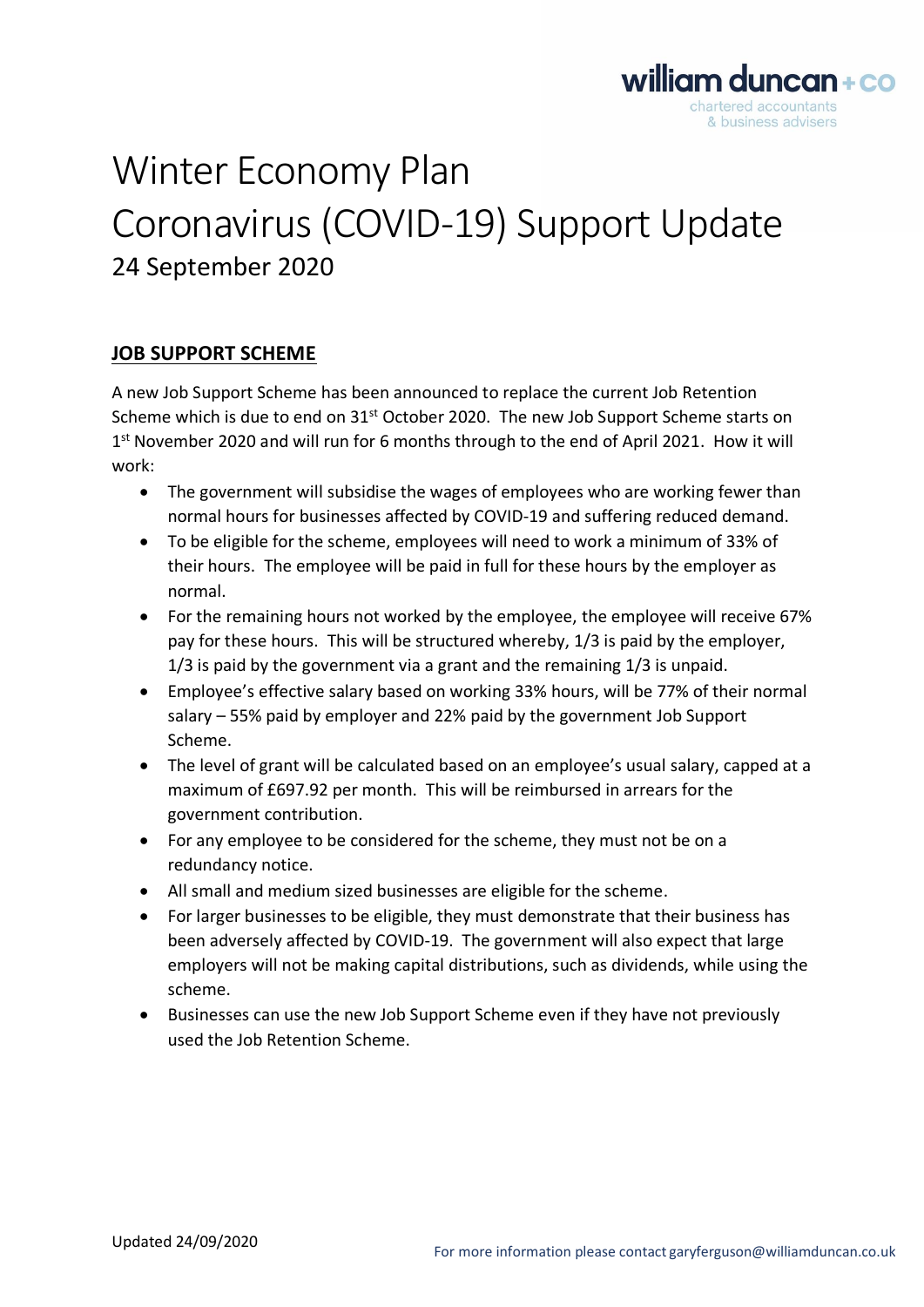

# **SELF-EMPLOYMENT INCOME SUPPORT SCHEME (SEISS)**

The existing SEISS scheme for the self-employed is being extended for a further 6 months through to April 2021. What's being offered:

- An additional 2 taxable grants, covering the periods, November to January 2021 and February to April 2021.
- The grants will be limited to only those self-employed individuals who are currently eligible for the SEISS and are actively continuing to trade but are facing reduced demand due to COVID-19.
- The first grant covering the period November to January 2021 will be calculated at **20%** of average monthly net trading profits (based on same calculation method as the first two grants received), paid in a single instalment covering 3 months. This will be capped at a maximum of £1,875.
- The second grant covering the period February to April 2021, will be determined at a later date by the government, taking into consideration the effects of the pandemic restrictions on businesses in the coming months.

# **VAT**

### **VAT cut for hospitality & tourism**

The 15% reduction in VAT from 20% to 5% for the hospitality and tourism sector, which was due to end on 13<sup>th</sup> January 2021 has now been extended to 31<sup>st</sup> March 2021.

### **VAT Deferral**

The government will launch a new payment scheme, which will give businesses who deferred VAT liabilities due between the period March to 31<sup>st</sup> May 2020, the option to spread these liabilities over the financial year 2021-22. Originally due to be settled in full with a lump sum payment by  $31<sup>st</sup>$  March 2021, the new payment scheme sets out:

- to spread the liability over 11 equal instalments from April 2021.
- no interest charged instalments will be interest-free.
- all businesses which took advantage of the VAT deferral are eligible no eligibility restrictions.
- Businesses will need to 'opt-in' to the scheme. HMRC will put in place an 'opt-in' process in early 2021.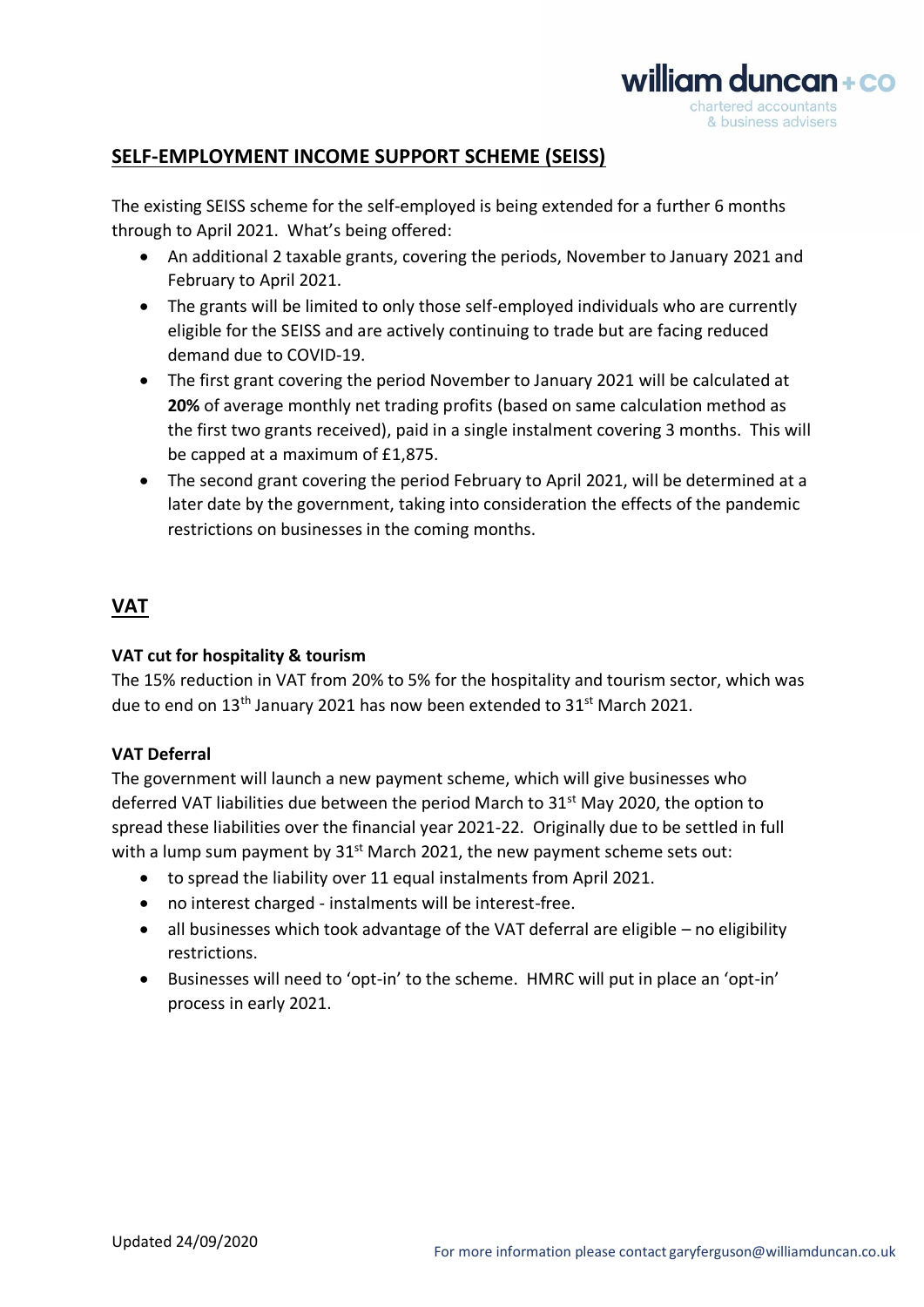

# **CORONAVIRUS BANK LOANS**

#### **Extension to application dates**

The government has announced an extension of the application deadlines for each of the following to **30th November 2020**:

- Bounce Back Loan Scheme (BBLS) extended from 4<sup>th</sup> November 2020.
- Coronavirus Business Interruption Loan Scheme (CBILS) extended from  $30<sup>th</sup>$ September 2020.
- Coronavirus Large Business Interruption Loan Scheme (CLBILS) extended from 20<sup>th</sup> October 2020.
- Future Fund extended from  $30<sup>th</sup>$  September 2020.

#### **Pay as you Grow**

A new flexible repayment system has been announced to assist businesses with repaying their business loans and reduce pressure on finances. Under the new Pay as you Grow options:

- **Bounce Back Loans**
	- o Loan terms can now be extended from six years to **ten years,** which will effectively cut monthly repayments by almost half.
	- o Businesses who are struggling can opt to temporarily switch to interest-only payments for a period of up to six months. This option can be exercised up to three times during the loan term.
	- $\circ$  Businesses who are struggling can opt pause their repayments entirely for a period of up to six months. This option can be only exercised once during the loan term and only after having made six repayments.
	- $\circ$  Business credit ratings will not be affected by taking advantage of the Pay as you Grow system.

### • **Coronavirus Business Interruption Loans**

 $\circ$  The government intends to extend their guarantee on these loans for up to ten years to allow CBILS lenders greater flexibility on repayment terms and provide businesses with more time to repay.